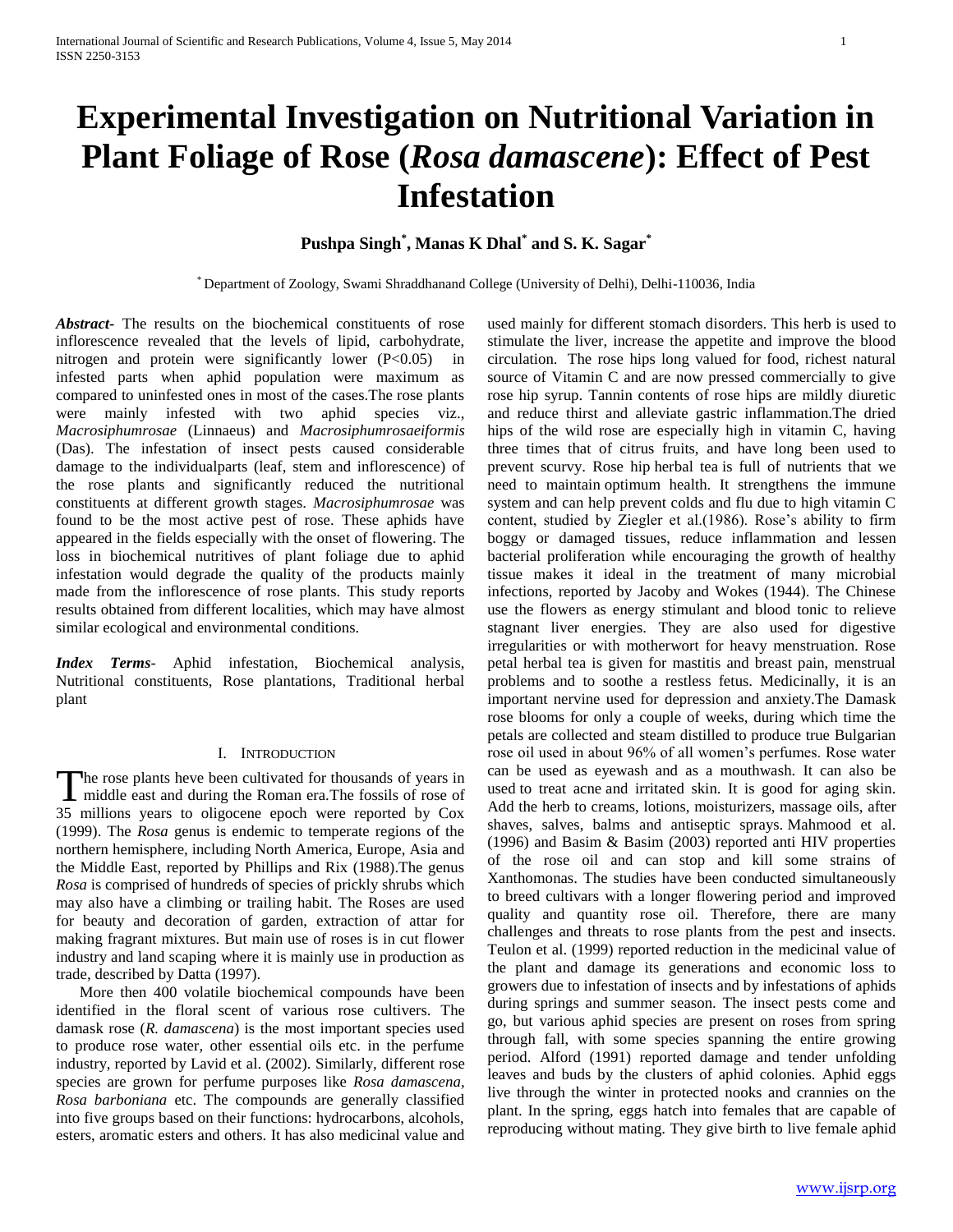young that have the same capability. This process of asexual reproduction is called parthenogenesis. In the fall, triggered by the change in day length, winged sexual forms (males and females) are produced. They mate, and the females lay eggs for overwintering, reported by Dixon (1987) and Blackman & Eastop (2000).

 Minks & Harrewijn (1989) reported that aphids feed on plant cell contents and sap by piercing the plant and sucking up the liquids. These colonies make for easy pickings by aphid predators and parasites. However, many of the natural enemies of aphids are more susceptible to chemical controls than are the aphids.

 Due to infestation of insect the biochemical composition of plant may also get affected. Nine species of aphids are known to infest rose viz.,'*Acyrthosiphon* (*Rhodobium*) *porosum*, *Chaetosiphonchaetosiphon*, *Chaetosiphon (Pentatrichopus*) *tetrahoda*, *Macrosiphumeuphorbiae*, *Macrosiphumpachysiphon*, *Macrosiphumrosae*, *Macrosiphum (Sitobian) rosaeiformis*, *Matsumurajacapitophoroides* and *Myzaphisrosarum*. Three species viz., *Macrosiphumpachysiphon*, *Macrosiphum (Sitobion) rosaeiformis* (Das) and *Matsumurajacapitophoroides* are indigenous species whereas the rest may be looked upon as introduced ones, described by Remaudière & Remaudière (1997), Maelzer (1977), Chakrabarti and Ghosh (1970).

 The present investigation has, therefore, been planned to elucidate the positive or negative effects of aphids on chemical composition of rose plants.

#### II. MATERIALS AND METHODS

 The widespreadinvestigation of rose plants (*Rosa damascena*) generally grown in North India were carried out at three areas(Karamcharinagar, PhoolBagh and University garden) nearby Bareilly city at fortnightly intervals to determine the aphid infestation in relation to the manifestation of their ladybeetle predators throughout flowering season of rose plantations. The plants were grown with the standard doses of organic fertilizers to be applied at the time of planting and irrigation before flowering described by Kumar et al. (2002).

 The Normal as well as infested plant parts was brought to the laboratory separately (leaf, shoot, and petals) in the plastic bags and aphids were collected with a brush, forceps for their taxonomic identifications at different stages of the crop using the Blackman et al. (1998)'s TAXAKEY, Aphids on the World's Crops and confirmed by Zoological Survey of India, Kolkata. The rose petals were analyzed for the nitrogen content using Micro-Kjeldahl method from AOAC (1950) and the corresponding protein contents were calculated by multiplying the total nitrogen content by 6.25, reported by Van Gelder (1981) and Ezeagu et al. (2002)**.** The amount of carbohydrate in rose petals was determined using the method of Morris (1948) and Singh and Sinha (1977) whereas, the Soxhlet extraction procedure has been adopted to extract the lipid from rose petals. The amount of lipid is determined as defined by Folch et al. (1951) and Singh and Sinha (1977).

#### *Lipid*

The rose petals were dried at 70  $^{\circ}$ C for 48 hours. The dried and weighed inflorescence of rose plants were extracted in a Soxhlet lipid extractor with chloroform AR (CDH, India) and methanol AR (CDH, India) (2:1v/v) as a solvent. For this purpose, the weighed samples of the plant parts were kept inside weighed and marked pouches of Whatman filter paper (Whatman, UK), which were fastened to prevent the loss of material during the process. The extractions were carried out for 12 hours after which the materials were dried and weighed again. The differences in the mass of the extracted samples were taken as the lipid content of the samples and expressed as the percentage of its dry mass, described by Folch et al. (1951) and Singh and Sinha (1977).

Mass of rose petals before extraction  $= m_1$ , Mass of the rose petals after extraction  $= m_2$ , the mass of lipid in the rose petals, m  $= m_1 - m_2$ 

Total lipid  $(\%)=(m/m_1)\times 100$ …………………….(i)

*Total carbohydrate*  To determine the carbohydrate content of the dried rose petals at  $70^{\circ}$ C for two days and pulversiedrose petals  $(0.1-0.4 \text{ g})$ were homogenized in 2-5 ml of distilled water. The 0.1ml aliquot of this homogenate was diluted to 1.0 ml by adding 0.9 ml of distilled water. This 1.0 ml sample of the homogenate was treated with 4.0 ml of Drywood's Anthrone reagent, reported by Morris (1948), Fairbairn (1953), Singh et al. (1976)**.** The control sample comprised of 1 ml of double distilled water treated with 4.0 ml of Anthrone reagent only. The optical densities of the sample were taken in a Spectronic 20 UV-Vis spectrophotometer at 620 nm and comparing them with those of known concentrations of glucose standard. For this purpose a regression equation was calculated to describe the relationship (ii) between the optical densities vis-e-vis the glucose concentrations as follows (Fig.1), reported by Campbell (1976).

Regression equation: y = P1x + C<sup>1</sup> ………………………………(ii)

Where,  $x =$  Concentration of glucose,  $C_1 =$ The y intercept,  $P_1$ = Slope of the line,  $y =$  Optical density of glucose. Here,  $C_1$  and  $P_1$ have unique numerical values calculated from Fig.1.

#### *Total nitrogen (N2)*

 The nitrogen contents of the dried and pulverized samples of rose inflorescences (at 70<sup>º</sup>C for 48 h) were determined using the Micro-Kjeldahl's method given in AOAC (1950). Accordingly, 100 mlsamples were digested in 5 ml of concentrated  $H<sub>2</sub>SO<sub>4</sub>$  (s. d. fine, India) in 30 ml Kjeldahl's flasks for a period of 12 h, until the turbidity of the sample disappeared. Thereafter, the reaction mixtures were diluted up to 100 ml using doubledistilled water. 0.1 ml aliquots of this digested reaction mixture were mixed with 2.9 ml of double-distilled water and 1 ml of Nestlers reagent. The optical densities (OD) of the samples so obtained were recorded in a Spectronic 20 UV-Vis spectrophotometer at 440 nm using a reagent blank and ammonium sulphate solution (Spectrachem, India, 132 mg/100 ml) as a standard. For this purpose a regression equation was calculated to describe the relationship between the optical density vis-e-vis nitrogen concentrations (Fig-2), reported by Campbell (1976).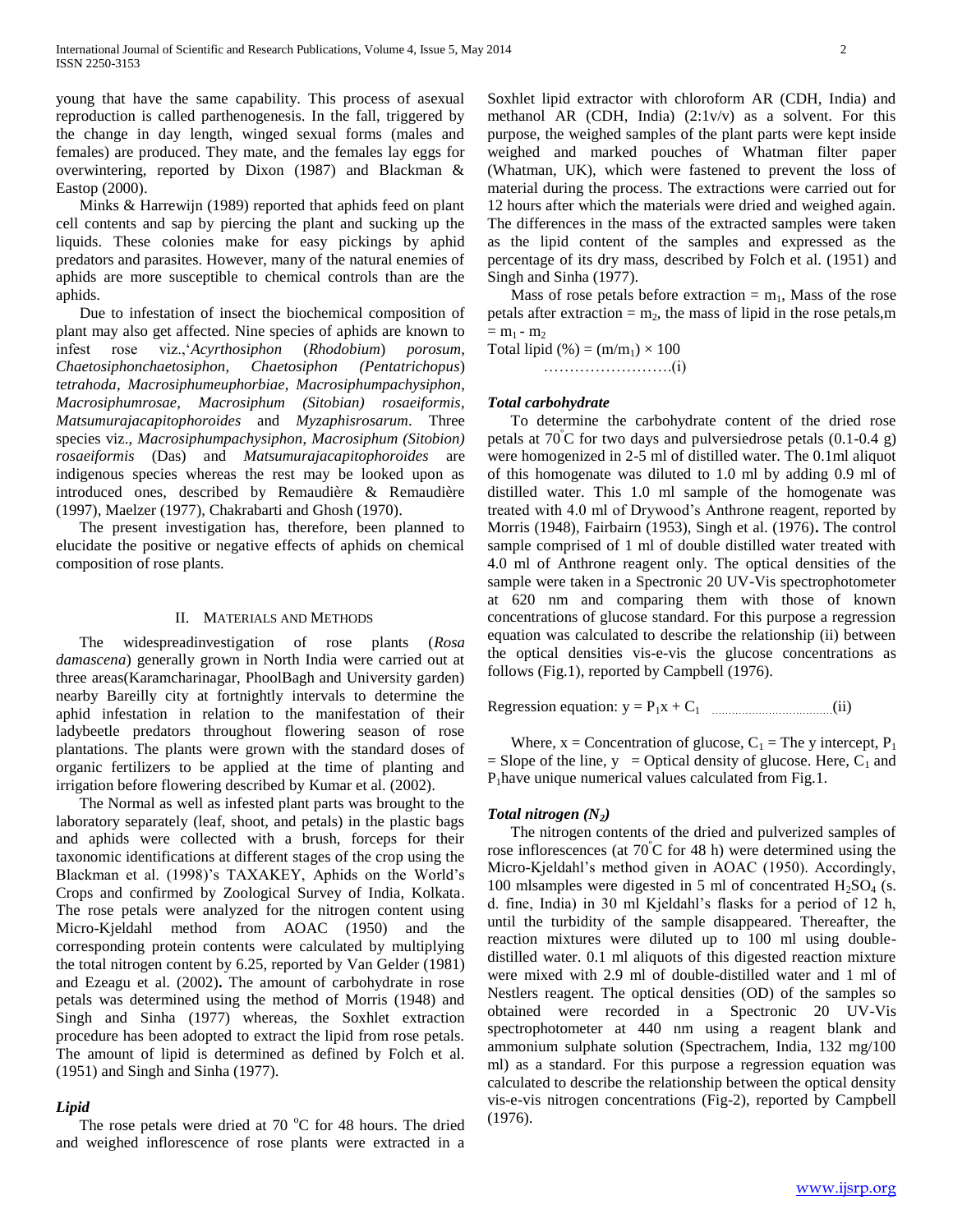Regression equation: y = P2x + C2 …………………………(iii)

Where,  $x =$  Concentration of nitrogen,  $C_2 =$  the y intercept,  $P_2$ = Slope of the line, y = Optical density of nitrogen.

Here,  $C_2$  and  $P_2$  have unique numerical values calculated from Fig.2.

#### *Protein contents*

 The rose petals were analyzed for the nitrogen content using Micro-Kjeldahl method reported in AOAC (1950) and the corresponding protein contents were calculated by multiplying the total nitrogen content by 6.25, reported by Van Gelder (1981) and Ezeagu et al. (2002).

### *Statistical analyses*

*Standard error:* The standard error (SE) of mean was determined using the following equations:

Variance(V) = 
$$
\frac{[(x_2 - x^2)/n]}{(n-1)}
$$
  
.................(iv)  
Standard Error = 
$$
\sqrt{\frac{V}{n(n-1)}}
$$
.................(v)

Where,  $x = Sum$  of the observed values,  $x<sub>2</sub> = Sum$  of squares of observed values,  $n =$  Number of replicates.

 *Test of significance (T-test):* The significance of difference  $(AD)$  between the two means was determined using the t-test method. The values of't' were calculated using the equation written below:

2 2 2 1 D *SE SE t* ……………………………(vi)

Where,  $SE_1$ =standard error of first mean, and  $SE_2$ = standard error of second mean.

#### III. RESULTS AND DISCUSSION

 We surveyed the rose plantations on different experimental site and identified mainly two aphid species namely *Macrosiphumrosae*and *Macrosiphumrosaeiformis*. The aphids feeding resulted in wrinkled, downward-curling that eventually discolors and wilts the foliage. The population of *Macrosiphumrosae* was always higher than *Macrosiphumrosaeiformis.* The infestations of insect pests cause considerable damage to the individual parts of crop plants and significantly reduce quality as well as quantity of the yield. The results on the effect of aphid infestation with respect to certain nutritional constituents (lipids, carbohydrates, protein levels) elaborated in petals of rose plantations are presented below.

The presented results are based on studies in three farm sites e.g. karamcharinagar, phoolbagh and university garden.

# *Biochemical analyses of petals of rose at:*

*Karamcharinagar*

 The results on quantification of lipids in the inflorescence of rose plants (Table-1, Fig-3) cultivated at 'Karamcharinagar' revealed that its level were significantly lower (P<0.05) in the infested plants on the  $45<sup>th</sup>$ -day (242.66 aphids, 5.55% lipid) and  $60<sup>th</sup>$  day (236.33 aphids, 5.89 % lipid) in comparison to that of infested ones  $(6.05\%$  and  $5.89\%$  on  $45<sup>th</sup>$  and  $60<sup>th</sup>$  day respectively). Carbohydrate levels (10.95% and 11.06%) were also significantly lower  $(P<0.05)$  as compared to those of uninfested ones (11.67 % and 12.04 %) on the same days.

On the other stages of observations  $(15<sup>th</sup>-day, 30<sup>th</sup>-day, 75<sup>th</sup>-day)$ and 90<sup>th</sup>-day) lipid and carbohydrate levels were not significantly affected by infestation of aphids.

 Total N-contents and protein levels revealed a significant decline (P<0.05) in the infested inflorescence on the  $30<sup>th</sup>$  (97.33) aphids, N=4.31% and Protein=26.97%),  $45^{th}$  (242.66 aphids,  $N=4.27\%$  and protein=26.70%) and 60<sup>th</sup>-day (236.33 aphids, N=3.96% and protein=24.79%) as compared to those of uninfested ones (Table-1).

### *PhoolBagh*

 The results presented in Table-2, Fig-4 indicated that the levels of total lipid in the inflorescence of rose plants cultivated at 'PhoolBagh' were significantly lower (P<0.05) in the infested bunches only on the  $60<sup>th</sup>$  day of observations ( 236.66 aphids,7.38 % lipid) in comparison to those of uninfested ones (7.97%).

 The levels of carbohydrates were also significantly lower on the  $60^{th}$ day (236.66 aphids, 12.02% lipid) and  $75^{th}$ -days (184 aphids, 11.91% lipid) in infested bunches as compared to those of uninfested ones (12.92% and 12.36% respectively), obviously due to higher infestation of aphids (236.66 and 184 individuals/plant on  $60<sup>th</sup>$  and the 75<sup>th-</sup>days respectively). At the initial  $(30<sup>th</sup>-day, 106.98$  aphids) stage of observations no significant difference was noticed in the levels of lipid and carbohydrate.

 The observations on the N-contents and protein levels in the inflorescence of rose plants (Table-2, fig-4) did not reveal any significant differences between uninfested and infested ones at the initial stage  $(30<sup>th</sup>$  day, 106.98 aphids). However, in the later stages as  $45<sup>th</sup>$  day (155.32 aphids, 3.63 % nitrogen and 22.72% protein),  $60<sup>th</sup>$  day (236.66 aphids, 3.51 % nitrogen and 21.93 % protein) and  $75<sup>th</sup>$  day (184 aphids, 3.45 % nitrogen and 21.58 % protein) the N-contents and protein levels were significantly lower (P<0.05) in infested plants compared to that of uninfested ones.

#### *University gardens*

 The results on quantification of lipids in inflorescence of rose plants (Table-3, Fig-5)cultivated at University garden revealed that the lipid % of infested inflorescence were significantly lower  $(P<0.05)$  only on the 45<sup>th</sup> (173.99 aphids, 5.07% lipid) and the 60th -days ( 272.99 aphids, 4.42% lipid) as compared to those of infested inflorescence (5.23% and 5.10% respectively). On the remaining days of observations  $(30<sup>th</sup>-day, 75<sup>th</sup>-day and 90<sup>th</sup>-day)$ no significant differences was noticed between infested as well as uninfested inflorescence. The levels of carbohydrate (%) in the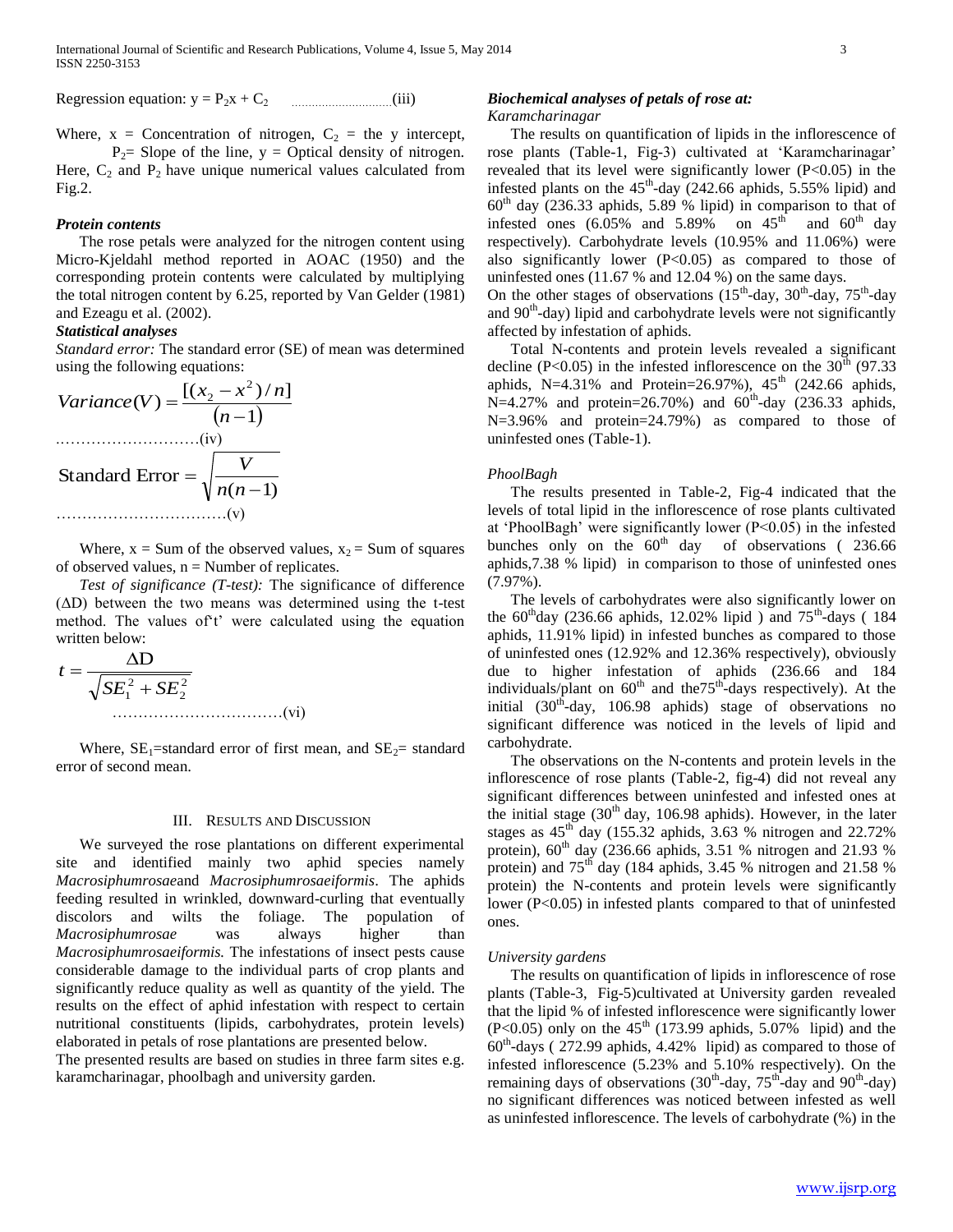infested and uninfested inflorescence of rose plants were always statistically identical and were not affected by the aphids.

The records of N-contents and protein levels in the inflorescence revealed a significant difference (P<0.05) between infested (N=4.03%, protein=25.20%) and uninfested plants (N=4.47%, protein=27.95%) only on the  $60^{\text{th}}$ -day (272.99 aphids) of observations, due to higher population of aphids on rose inflorescence. On the remaining days  $(30<sup>th</sup>, 45<sup>th</sup>, 75<sup>th</sup>$  and the  $90<sup>th</sup>$ days) no significant difference in N-contents and proteins was noticed between infested and uninfested inflorescence of rose plants.

 The levels of nutritional constituents have decreased in all the cases observed at the three locations with the increasing population of aphids. The negative effect of glucosinolates on account of aphid appearance but positive co-relation on nitrogen content has been reported in literature for mustard crop reported by Malik (1981), Gill and Bakhetia (1985), but no studies has been carried out for rose petals. Aphids drain rose sap through their sharp mouth. This sap is a source of carbohydrates, lipid and protein contributing to its medicinal value. The significant inverse relation with the glucosinolates contents in the inflorescence of roses has been observed**.**

#### IV. CONCLUSIONS

 We had carried out an extensive survey of rose plants and reported mainly two species of aphids viz*., Macrosiphumrosae* and *Macrosiphumraoaeiformis*. The biochemical changes observed due to aphid infestation on different parts of rose plants are given below:

- (i) It would degrade the quality of the products made of from rose petals.
- (ii) The most significant changes in lipid, carbohydrate, nitrogen and protein levels in the inflorescence were observed in  $45<sup>th</sup>$  day and  $60<sup>th</sup>$ -day in February when the aphid population was maximum (242.66 and 236.33 aphids respectively) in Karamcharinagar area.
- (iii) In the PhoolBagh area all the four constituents (lipid, carbohydrate, nitrogen and proteins) of inflorescence were also significantly lower (P<The 0.05 %) on the  $60<sup>th</sup>$  day when the aphid population (236.66 aphids) was maximum, which also shows a negative co-relation with aphid infestation.
- (iv) The levels of lipid, nitrogen and protein of infested rose inflorescence at University gardens were also statistically lower as compared to those of uninfested ones on the  $60<sup>th</sup>$  day when the aphid population was also maximum (272.99 aphids) in February.

#### **REFERENCES**

[1] D.V. Alford, A Colour Atlas of Pests of Ornamental Trees, Shrubs and Flowers. Wolfe Publ., London, 1991.

Anonymous, The Encyclopaedia of Medicinal Plants. Dorling Kindersley, London, 1996, pp. 336.

[2] Anonymous, Popular Encyclopaedia of Plants. Cambridge University Press, New York, 1982, pp. 368.

- [3] E. Basim & H. Basim, Antibacterial activity of Rosa damascene essential oil. Fitoterrapia 74, 2003, pp.394-396.
- [4] R. L. Blackman & V. F. Eastop, Aphids on the world's trees, An identification and information guide. CAB International, Wallingford, Oxon.,1994, pp.986.
- [5] R. L. Blackman, V.F. Eastop & G.G., Kibby, TAXAKEY Aphids on the World's Crops. CAB International, UK, 1998.
- [6] R. L. Blackman & V.F. Eastop, Aphids on the world's crops. An identification and information guide. 2nd Edition.Wiley, Chichester UK. 2000, pp.466
- [7] A. Campbell, N.B. Singh & R.N. Sinha, Bioenergetics of the granary weevil Sitophilus granaries (L.) (Coleoptera: Curculionidae). Canadian J Zool 54 (5), 1976, pp.786-798.
- [8] S. Chakrabarti & A. K. Ghosh, On the rose infesting aphids (Insecta: Homoptera) in India. Indian J. Hort., 3-4,1970, pp. 223-232.
- [9] R. Christian, A comprehensive review of scientific literature pertaining to nitrogen-protein conversion factors. Bulletin on the International Dairy Federation, 2006, pp.405.
- [10] P. Cox, Australian roses: roses and rose breeders of Australia. Blooming Books, Hawthorn, Victoria, 1999.
- [11] S. K. Datta, Ornamental Plants and Role of Mutation. Daya Publishing House, New Delhi, India, 1997, pp. 220.
- [12] A. F.G. Dixon, Parthenogenetic reproduction and the rate of increase in aphids. In Minks, A.K. & Harrewijn, P. (eds): Aphids Their Biology, Natural Enemies and Control. Vol. A Elsevier, Amsterdam, 1987, pp. 269– 287.
- [13] A.F.G. Dixon, Aphid Ecology, An Optimisation Approach. 2nd ed. Chapman & Hall, Glasgow and London, 300 pp Alford D.V. 1991: A Colour Atlas of Pests of Ornamental Trees, Shrubs and Flowers. Wolfe Publ., London, 1998, pp.448.
- [14] I. E. Ezeagu, J. K. Petzke, C.C. Metges., Akinsoyinu, A. O. & A. D. Ologhobo, Seed protein contents and nitrogen to protein conversion factors for some uncultivated tropical plant seeds. Food Chem 78, 2002, pp.105- 109.
- [15] F.C. Jacoby & F.W. Okes, Carotene and lycopene in rose hips and other fruit". Biochem. J. 38 (3), 1944, pp.279–82.
- [16] N.J. Fairbairn, A modified anthrone regent. Chemand Ind Jan 26, 1953, pp.86.
- [17] J. Folch, I. Ascoli, M. Lees, J. A. Meath & F.N. Le Baron, Preparation of lipid extracts from brain tissue. J Biol Chem 191, 1951, pp. 833-841.
- [18] R.S. Gill & D.R.C. Bakhetia, Resistance of someBrassica napus and Brassica campestris strains tomustard aphid, Oilseed Res 2, 1985, pp. 227- 239.
- [19] O.E. Heie, Why are there so few aphid species in the temperate areas of the southern hemisphere? European J. Entomol. 91, 1994, pp.127-133.
- [20] B. Jaskiewicz, Observation on the occurrence of the rose aphid (Macrosiphumrosae L.) on bushes of Rosa rugosa Thunb.and R. canina L. Folia Hort. 9, 1997, pp.25–31.
- [21] D. Kumar, S. Singh, S.N. Sharma & Shivay, Effect of levels, sources and time of nitrogen application on nitrogen uptake and quality of mustard (Brassica juncea L.) (Zern and Coss). Ann Agric New Series 23(1), 2002, pp.12-16.
- [22] N. Lavid, J. Wang, M. Shalit, I. Guterman, E. Bar, T. Beuerle, N. Menda, S. Shafir, D. Samir, Z. Adam, A. Vainstein, D. Weiss, E. Pichersky, & E. Lewinsohn, O-Methyltransferases involved in the biosyntheses of volatile phenolic derivatives in rose petals. Plant Physiology 129, 2002, pp.1899- 1907.
- [23] N. Mahmood, S. Piacente, C. Pizza, A. Burke, A. I. Khan & A.J. Hay, The antiHIV activity and mechanisms of action of pure compounds isolated from Rosa damascena. Biochem. Biophys. Res. Comm. 229, 1996, pp.73- 79.
- [24] R.S. Malik, Morphological, anatomical andbiochemical basis of aphid Lipaphiserysimi (Kalt) resistance in cruciferous species, Sver Utsades Tidsk 91, 1981, pp. 25-35.
- [25] D.A. Maelzer, The biology and main causes of changes in numbers of the Rose Aphid, Macrosiphumrosae (L.), on cultivatedroses in South Australia. Aust. J. Zool. 25, 1977, pp.269–284.
- [26] A.K. Minks & P. Harrewijn, Aphids Their Biology, Natural Enemies and Control. Volume C. Elsevier, Amsterdam. ,1989, pp.312.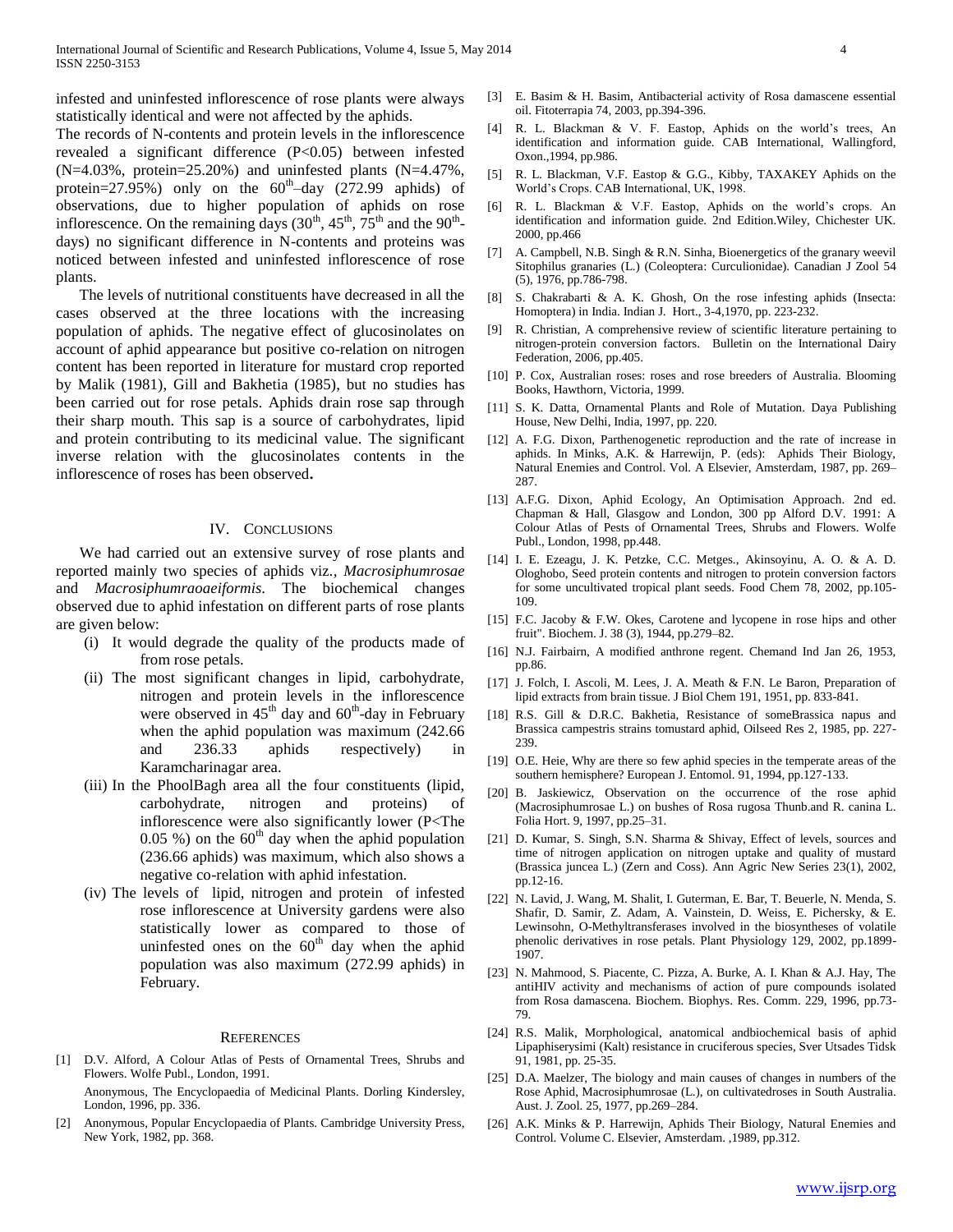- [27] D.L. Morris, Quantitative determination of carbohydrates with Dreywood's Anthrone regent. Science vol-107, 1948, pp.254-255.
- [28] Official and tentative methods of analysis association agric, Chemists Washington D.C., A O A C (25th edition) 2044, 1950.
- [29] R. Phillips & M. Rix, Roses. Random House, 1988, pp. 224.
- [30] G. Remaudière, & M. Remaudière, Catalogue des Aphididae du Monde, INRA, Paris., 1997, pp.473.
- [31] N. B. Singh & R. N. Sinha, Carbohydrate, lipid and protein in the developmental stages of Sitophilusoryzae and S. granaries (Coleptera: Coccinellidae). Ann Entomo Soc America, 1977, pp.107-111.
- [32] N.B. Singh, A. Campbell & R. N. Sinha, An energy budget of Sitophilusoryzae (Coleptera: Curculionidae). Ann EntomoSoc America 67(3), 1976, pp.503-511.
- [33] D.A.J. Teulon,, V.F. Eastop, M.A.W. Stufkens, S.J. Harcourt, Illustratedmultipleentrykey for apterous aphids of economic importance in New Zealand. CropInfoConfidential Report No. 612.Crop & Food Research, Lincoln, New Zealand, 1999, pp.140.
- [34] Van Gelder, W.M.J. Conversion factor from nitrogen to protein for potato tuber protein. Potato Res 24, 1981, pp.423-425.
- [35] S.J. Ziegler, B. Meier & O. Sticher, Fast and Selective Assay of l-Ascorbic Acid in Rose Hips by RP-HPLC Coupled with Electrochemical and/or Spectrophotometric Detection. Planta Medica 52 (5), 1986, pp.383–7.

#### **AUTHORS**

**First Author –** Dr. Pushpa Singh, Ph.D., Department of Zoology, Swami Shraddhanand college (University of Delhi), Delhi-110 036. email: pushpa.ysingh@gmail.com

**Second Author –** Dr Manas Kumar Dhal, Ph.D., Department of Zoology, Swami Shraddhanand College (University of Delhi),

Delhi-110 036. email: manaskdhal@gmail.com

**Third Author –** Dr. S. K. Sagar, Ph.D., Department of Zoology, Swami Shraddhanand College (University of Delhi), Delhi-110 036. email: sksagar.du@gmail.com

**Correspondence Author –** Dr Pushpa Singh, emailpushpa.ysingh@gmail.com, Fax: 011-27662203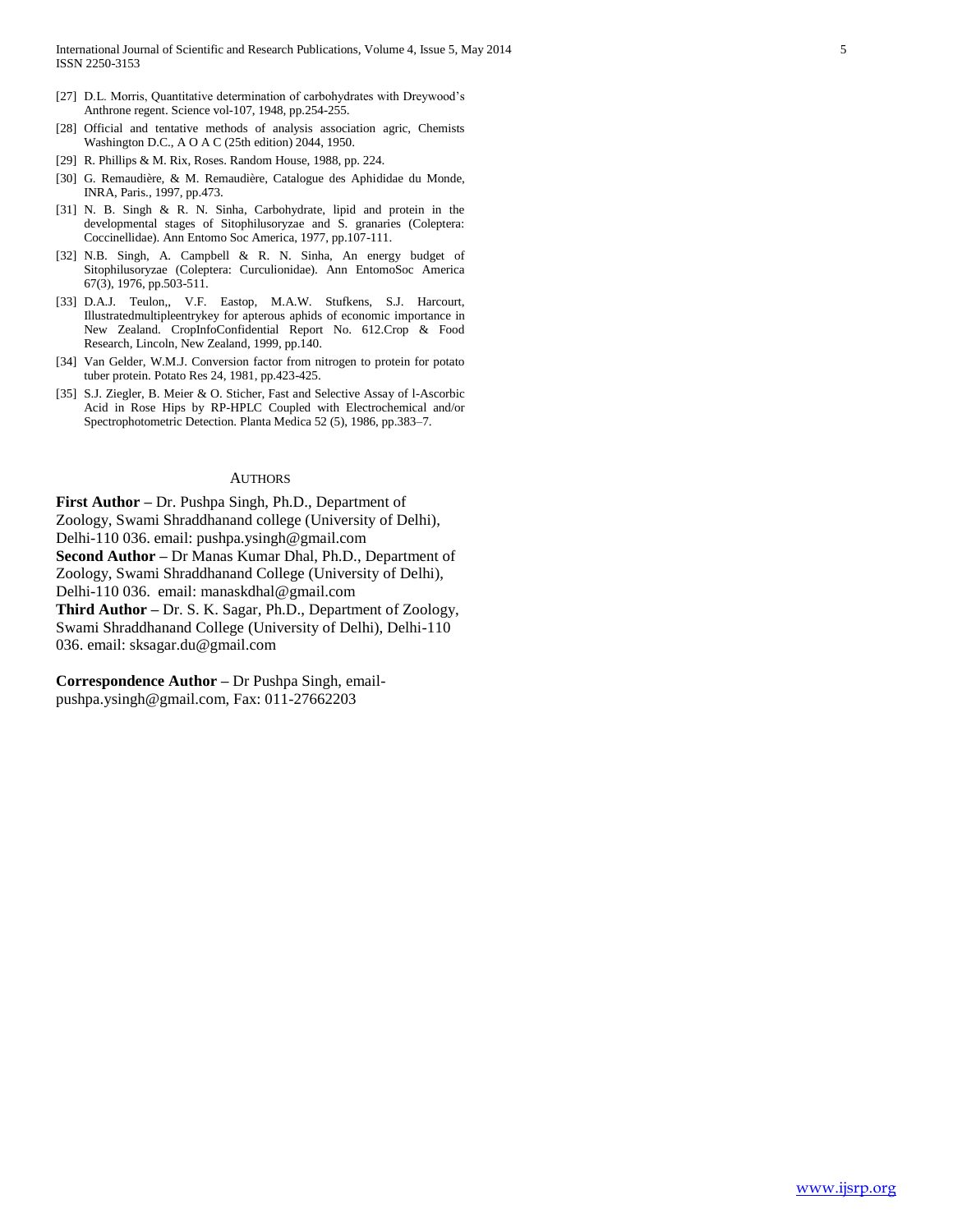

Concentration of  $N_2$  ( $\mu$ g)

**Fig.1: The optical density (OD) versus concentration of nitrogen (corresponding protein) standard curve at wavelength 440 nm.**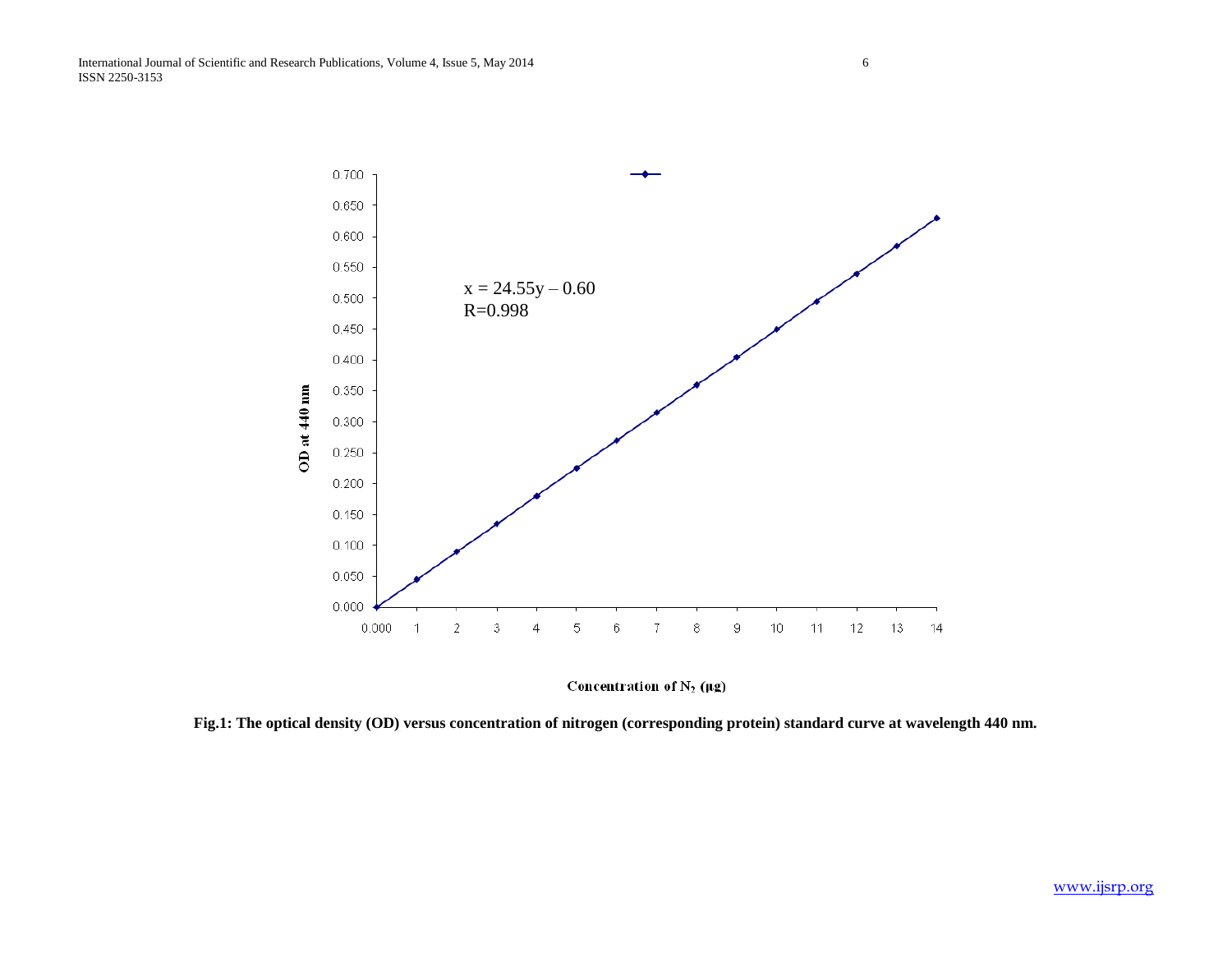

**Fig.2: The optical density (OD) versus concentration of glucose standard curve at wavelength 620 nm.**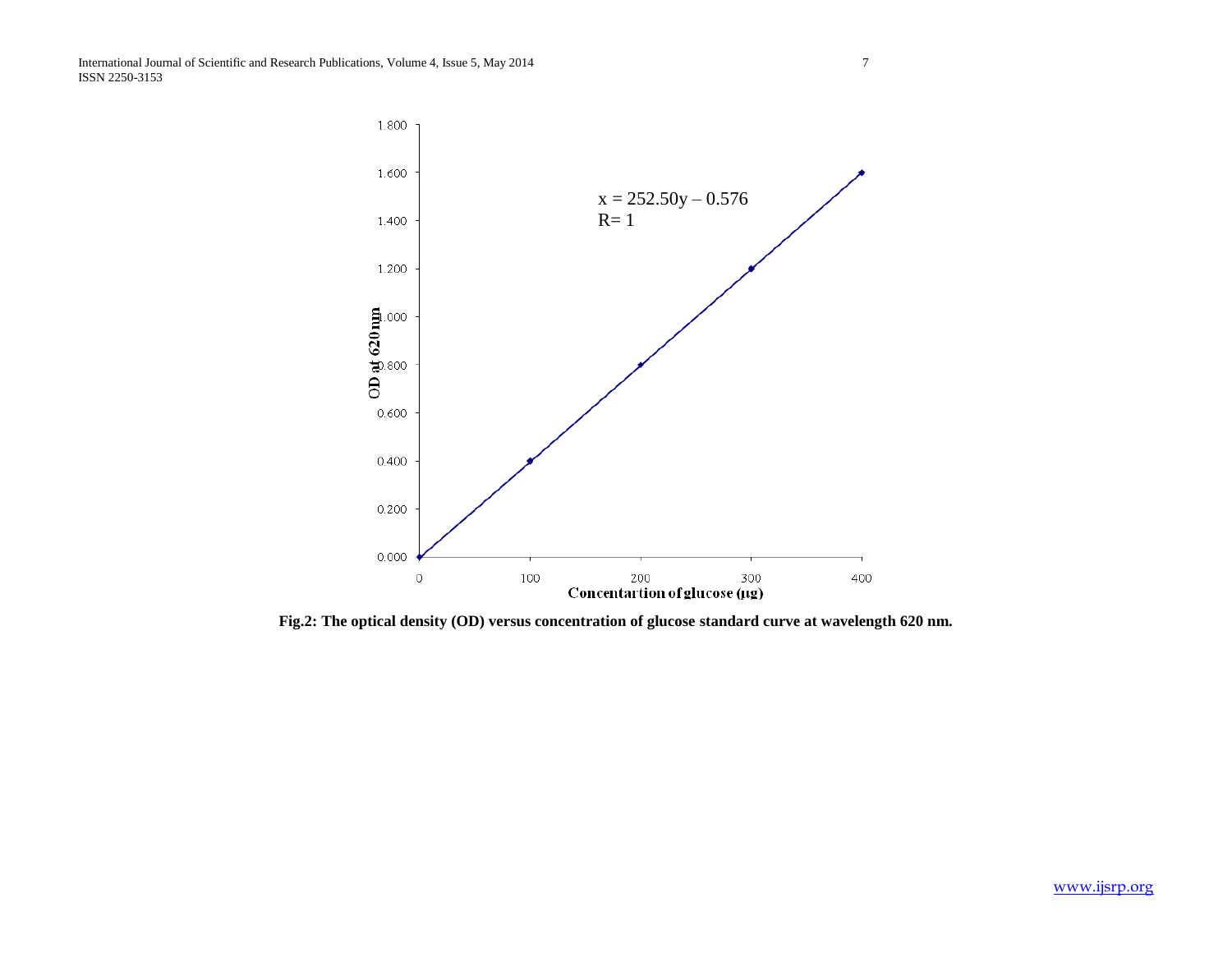

**Fig.3: The plot of variation of the biochemical constituents i.e. lipid, carbohydrates, nitrogen and protein of rose inflorescence at Karamcharinagar with number of aphids versus relative duration of study**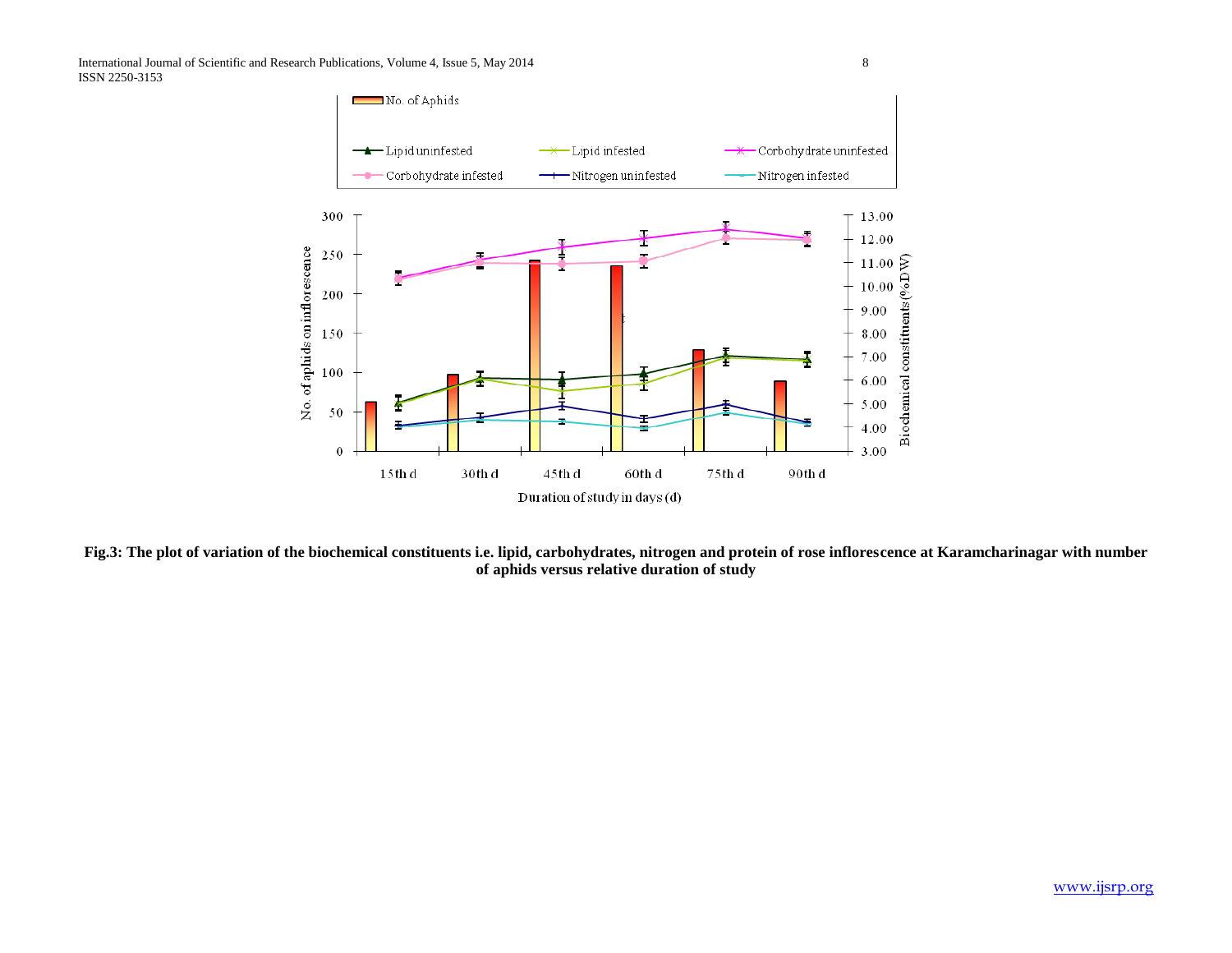

**Fig.4: The plot of variation of the biochemical constituents i.e. lipid, carbohydrates, nitrogen and protein of rose inflorescence at PhoolBagh with number of aphids versus relative duration of study**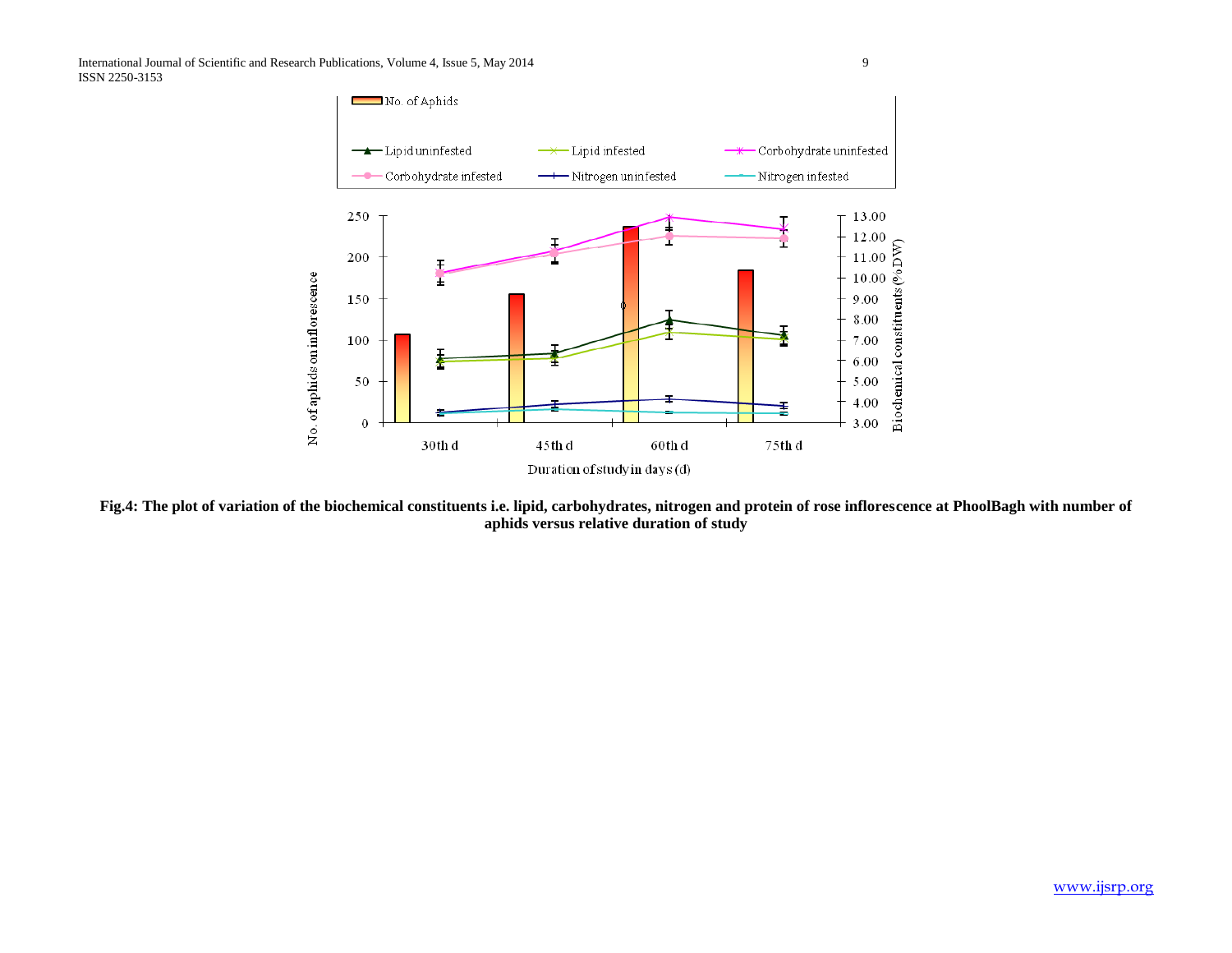

**Fig.5: The plot of variation of the biochemical constituents i.e. lipid, carbohydrates, nitrogen and protein of rose inflorescence at University Garden with number of aphids versus relative duration of study**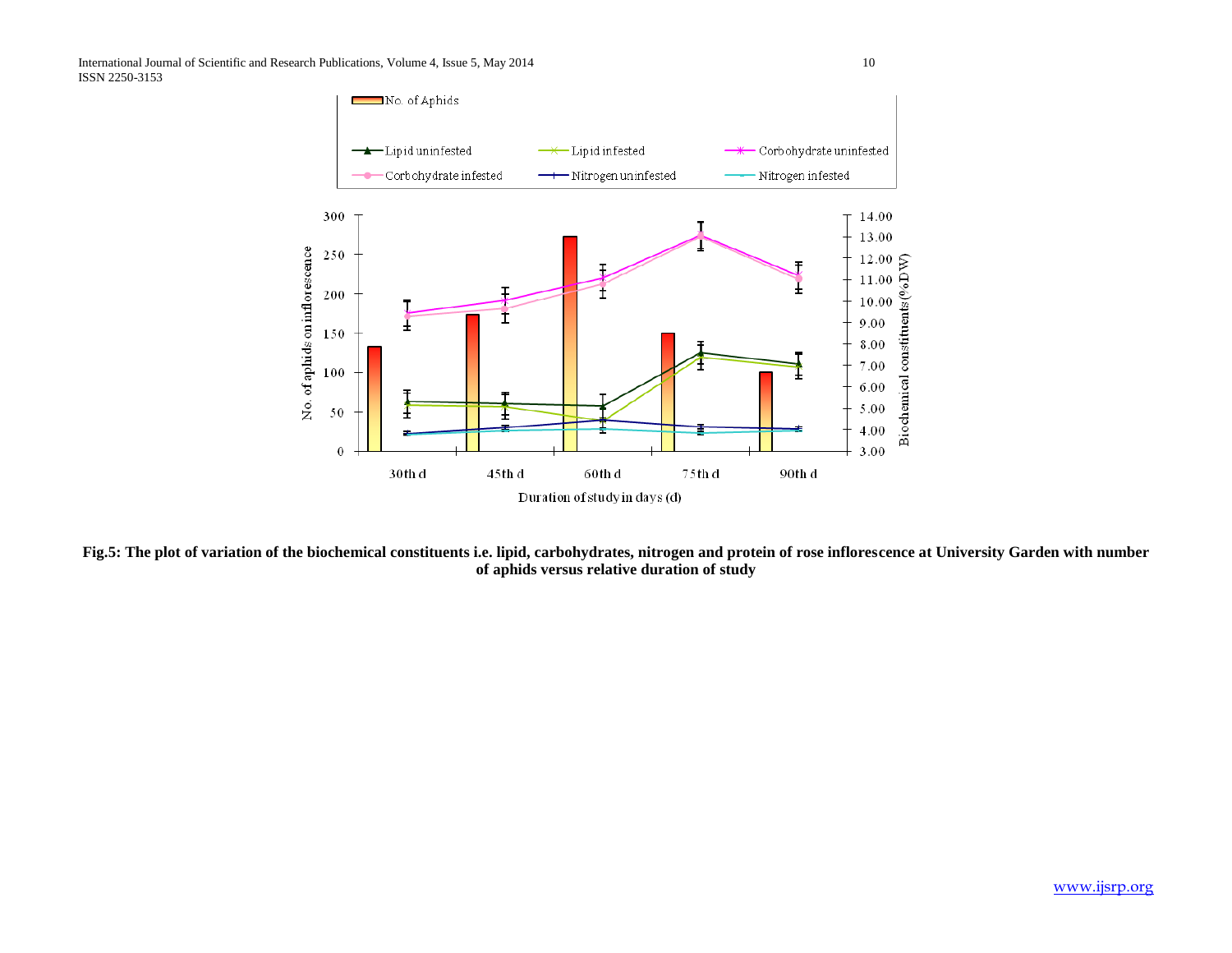**Table-1: The percentage of lipid, carbohydrates, nitrogen and proteinof rose inflorescence at Karamcharinagar with number of aphids and relative duration of study (\*Significant at 5% level, student t-test, table value of 't'at 5%=2.92.)**

| S.No.          | Duration of<br>study  | No. of aphids           | Percent biochemical constituents (Mean $\pm$ SE) |         |                                       |         |                                     |         |                                       |         |  |
|----------------|-----------------------|-------------------------|--------------------------------------------------|---------|---------------------------------------|---------|-------------------------------------|---------|---------------------------------------|---------|--|
|                |                       |                         | Lipid                                            | t-value | Carbohydrate                          | t-value | Nitrogen                            | t-value | Protein                               | t-value |  |
|                | $15th$ -day           | Nil (Control)<br>62.66  | $5.07 \pm 0.03$<br>$5.01 \pm 0.04$               | 0.98    | $10.35 \pm 0.32$<br>$10.31 \pm 0.32$  | 0.09    | $4.09 \pm 0.04$<br>$4.03 \pm 0.04$  | 0.89    | $25.56 \pm 0.28$<br>$25.20 \pm 0.27$  | 0.89    |  |
| 2              | $30^{\text{th}}$ -day | Nil (Control)<br>97.33  | $6.09 \pm 0.04$<br>$6.06 \pm 0.04$               | 0.37    | $11.11 \pm 0.06$<br>$11.01 \pm 0.04$  | 1.34    | $4.44 \pm 0.03$<br>$4.31 \pm 0.01*$ | 3.28    | $27.76 \pm 0.21$<br>$26.97 \pm 0.10*$ | 3.28    |  |
| 3              | $45^{\text{th}}$ -day | Nil (Control)<br>242.66 | $6.05 \pm 0.02$<br>$5.55 \pm 0.03*$              | 10.91   | $11.67 \pm 0.10$<br>$10.95 \pm 0.05*$ | 6.42    | $4.92 \pm 0.06$<br>$4.27\pm0.16*$   | 3.73    | $30.79 \pm 0.39$<br>$26.70 \pm 1.02*$ | 3.73    |  |
| $\overline{4}$ | $60^{\text{th}}$ -day | Nil (Control)<br>236.33 | $6.30\pm0.09$<br>$5.89 \pm 0.04*$                | 3.89    | $12.04 \pm 0.05$<br>$11.06\pm0.06*$   | 11.41   | $4.37 \pm 0.07$<br>$3.96 \pm 0.03*$ | 5.20    | $27.30 \pm 0.43$<br>24.79±0.21*       | 5.20    |  |
| 5              | $75^{\text{th}}$ -day | Nil (Control)<br>128.99 | $7.07 \pm 0.04$<br>$6.96 \pm 0.03$               | 2.36    | $12.43\pm0.23$<br>12.06±0.06          | 1.51    | $4.99 \pm 0.006$<br>$4.63 \pm 0.21$ | 1.65    | $31.20 \pm 0.04$<br>29.06±1.26        | 1.65    |  |
| 6              | $90^{\text{th}}$ -day | Nil (Control)<br>189.66 | $6.91 \pm 0.06$<br>$6.84 \pm 0.07$               | 0.80    | 12.03±0.06<br>$11.97 \pm 0.01$        | 0.92    | $4.21 \pm 0.15$<br>$4.15 \pm 0.03$  | 0.40    | $26.35 \pm 0.92$<br>$25.97 \pm 0.18$  | 0.40    |  |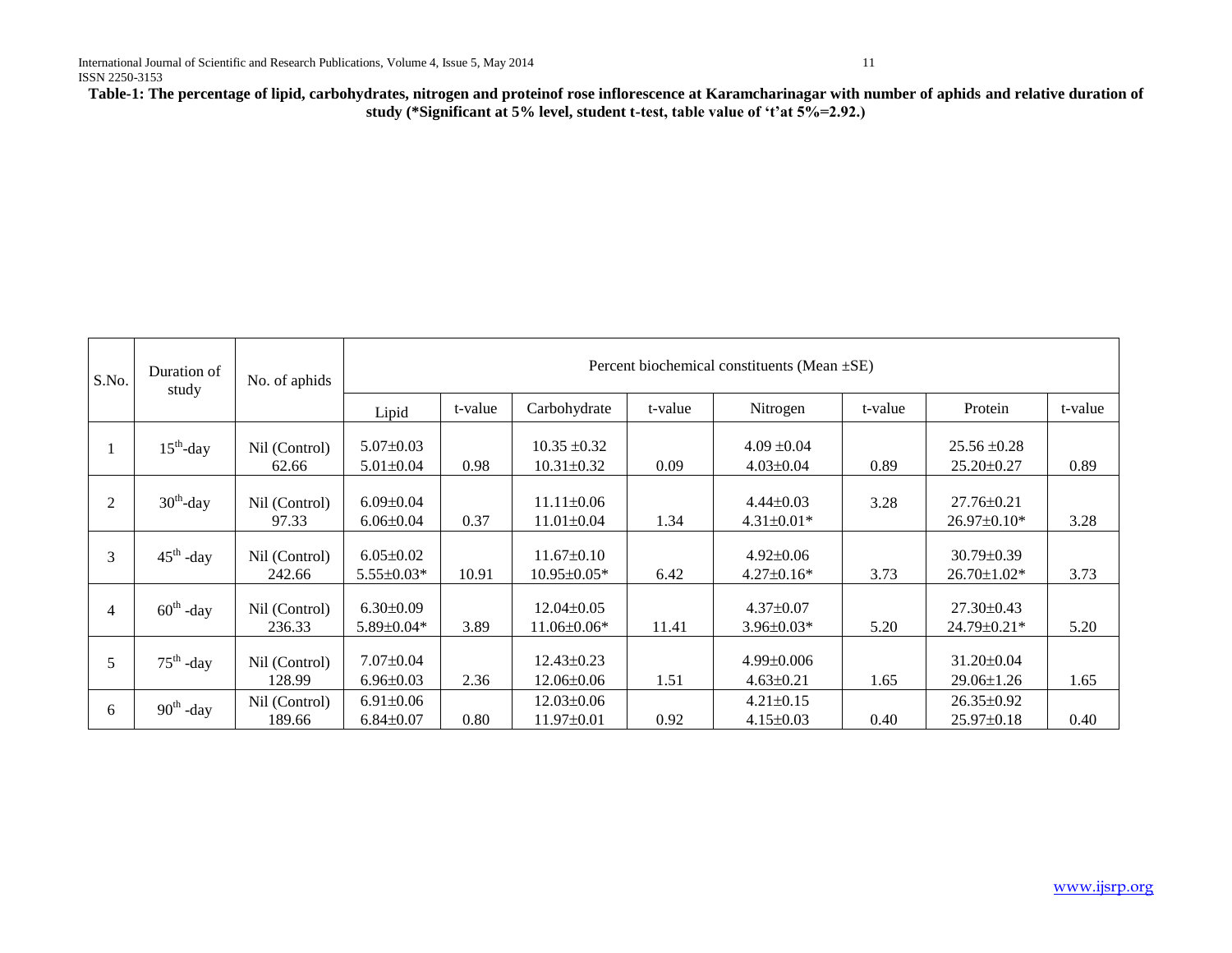# **Table-2:The percentage of lipid, carbohydrates, nitrogen and protein of rose inflorescence at PhoolBagh with number of aphids and relative duration of study (\*Significant at 5% level, student t-test, table value of 't'at 5%=2.92)**

| S.No. | Duration of<br>study  | No. of Aphids           | Percent biochemical constituents (Mean ±SE) |         |                                       |         |                                     |         |                                       |         |  |
|-------|-----------------------|-------------------------|---------------------------------------------|---------|---------------------------------------|---------|-------------------------------------|---------|---------------------------------------|---------|--|
|       |                       |                         | Lipid                                       | t-value | Carbohydrate                          | t-value | Nitrogen                            | t-value | Protein                               | t-value |  |
|       | $30^{\text{th}}$ -day | Nil (Control)<br>106.98 | $6.09 \pm 0.05$<br>$5.95 \pm 0.02$          | 2.56    | $10.25 \pm 0.14$<br>$10.20 \pm 0.11$  | 0.27    | $3.49 \pm 0.006$<br>$3.45 \pm 0.04$ | 0.77    | $21.83 \pm 0.04$<br>$21.60 \pm 0.29$  | 0.78    |  |
| 2     | $45^{\text{th}}$ -day | Nil (Control)<br>155.32 | $6.34 \pm 0.08$<br>$6.12{\pm}0.06$          | 2.08    | $11.30\pm0.19$<br>$11.18 \pm 0.20$    | 0.43    | $3.89 \pm 0.06$<br>$3.63 \pm 0.04*$ | 3.45    | $24.30\pm0.37$<br>$22.72 \pm 0.25$ *  | 3.46    |  |
| 3     | $60^{\text{th}}$ -day | Nil (Control)<br>236.66 | $7.97 \pm 0.01$<br>$7.38 \pm 0.06*$         | 9.62    | $12.92 \pm 0.04$<br>$12.02\pm0.06*$   | 11.09   | $4.15 \pm 0.08$<br>$3.51 \pm 0.03*$ | 7.43    | $25.97\pm0.50$<br>$21.93 \pm 0.20*$   | 7.45    |  |
| 4     | $75^{\text{th}}$ -day | Nil (Control)<br>184.00 | $7.24 \pm 0.11$<br>$7.05 \pm 0.05$          | 1.57    | $12.36 \pm 0.13$<br>$11.91 \pm 0.06*$ | 3.09    | $3.82 \pm 0.03$<br>$3.45 \pm 0.02*$ | 8.30    | $23.89 \pm 0.21$<br>$21.58 \pm 0.18*$ | 8.32    |  |

## **Table-3:The percentage of lipid, carbohydrates, nitrogen and protein of rose inflorescence at University Garden with number of aphids and relative duration of study (\*Significant at 5% level, student t-test, table value of 't'at 5%=2.92)**

| S.No.<br>2<br>3 | Duration<br>of study  | No. of aphids           | Percent biochemical constituents (Mean $\pm$ SE) |         |                                      |         |                                    |         |                                        |         |  |
|-----------------|-----------------------|-------------------------|--------------------------------------------------|---------|--------------------------------------|---------|------------------------------------|---------|----------------------------------------|---------|--|
|                 |                       |                         | Lipid                                            | t-value | Carbohydrate                         | t-value | Nitrogen                           | t-value | Protein                                | t-value |  |
|                 | $30^{\text{th}}$ -day | Nil (Control)<br>132.66 | $5.31 \pm 0.09$<br>$5.14 \pm 0.01$               | 1.85    | $9.44 \pm 0.03$<br>$9.31 \pm 0.06$   | 1.83    | $3.84 \pm 0.02$<br>$3.78 \pm 0.04$ | 1.22    | $24.01 \pm 0.13$<br>$23.64 \pm 0.27$   | 1.21    |  |
|                 | $45^{\text{th}}$ -day | Nil (Control)<br>173.99 | $5.23 \pm 0.02$<br>$5.07 \pm 0.04*$              | 3.93    | $10.03 \pm 0.06$<br>$9.66 \pm 0.16$  | 2.15    | $4.09 \pm 0.05$<br>$3.95 \pm 0.03$ | 2.52    | $25.60 \pm 0.31$<br>$24.68 \pm 0.18$   | 2.53    |  |
|                 | $60^{\text{th}}$ -day | Nil (Control)<br>272.99 | $5.10\pm0.05$<br>$4.42 \pm 0.17*$                | 3.65    | $11.11 \pm 0.06$<br>$10.80 \pm 0.15$ | 1.93    | $4.47\pm0.02$<br>$4.03 \pm 0.03*$  | 11.67   | $27.95 \pm 0.10$<br>$25.20 \pm 0.20^*$ | 11.77   |  |
| $\overline{4}$  | $75^{\text{th}}$ -day | Nil (Control)<br>150.66 | $7.59 \pm 0.21$<br>$7.38 \pm 0.20$               | 0.69    | $13.09 \pm 0.04$<br>$13.02 \pm 0.03$ | 1.07    | $4.13 \pm 0.07$<br>$3.85 \pm 0.07$ | 2.77    | $25.85 \pm 0.45$<br>$24.10\pm0.43$     | 2.78    |  |
| 5               | $90^{\text{th}}$ -day | Nil (Control)<br>100.33 | $7.08 \pm 0.04$<br>$6.95 \pm 0.01$               | 1.18    | $11.21 \pm 0.14$<br>$11.03 \pm 0.08$ | 1.06    | $4.04 \pm 0.04$<br>$3.95 \pm 0.03$ | 1.82    | $25.25 \pm 0.25$<br>$24.68 \pm 0.18$   | 1.83    |  |